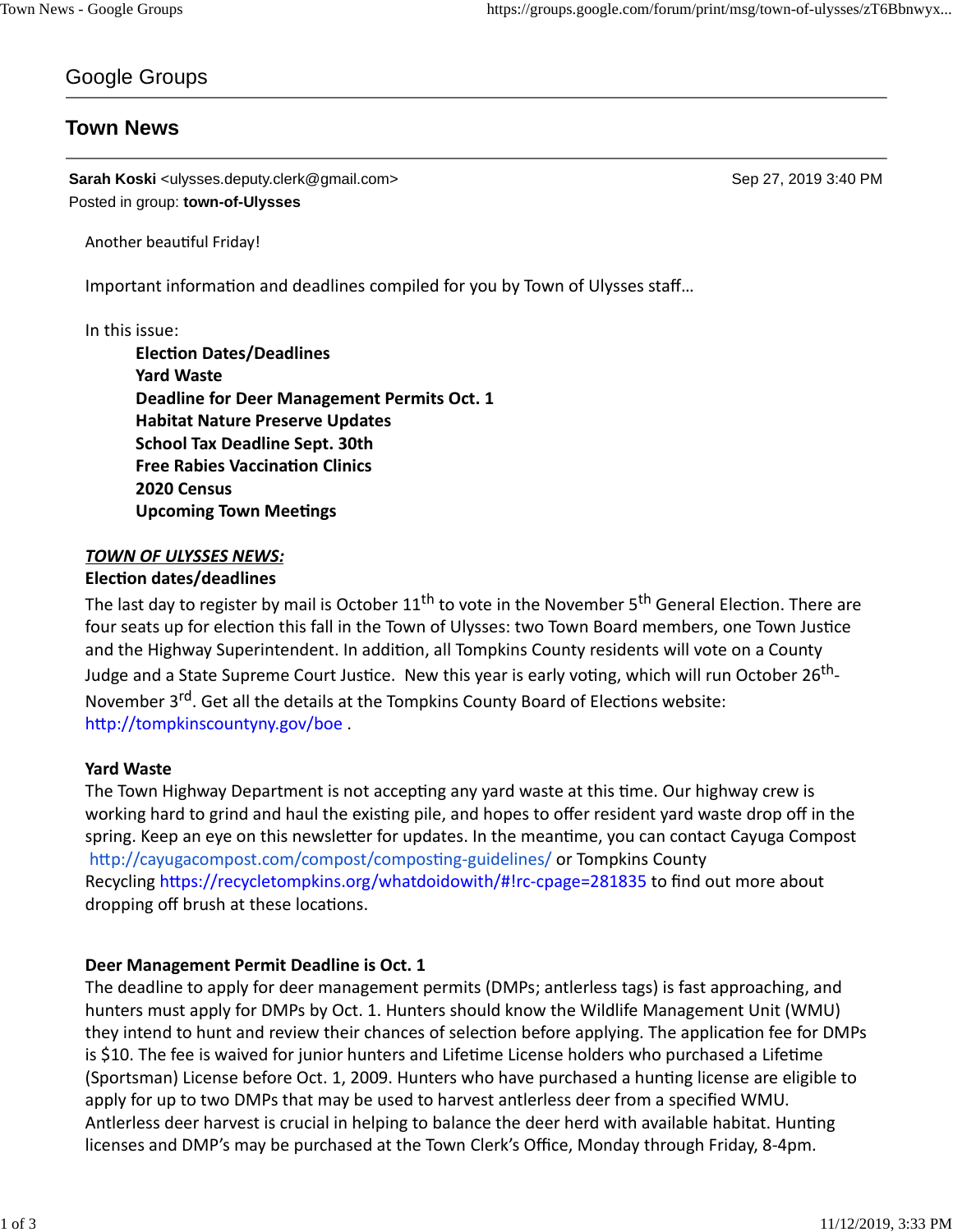# **Habitat Nature Preserve updates**

Councilwoman Nancy Zahler created a press release to share updates with the community. Read it here: https://www.ulysses.ny.us/boards/boards-salo-habitat/

### *TOMPKINS COUNTY:*

# **Trumansburg School Taxes Due Sept. 30th**

School taxes for property owners in the Trumansburg School District are due September 30<sup>th</sup> and can be paid at any Tompkins Trust Company. **The Town does not collect school taxes.** You can find a copy of your school tax bill at

http://www.taxlookup.net/index.aspx?county=tompkins Questions about your bill should be directed to Julie Kephart at BOCES, 607-257-1555 Ex 1042.

# **Free Rabies Vaccination clinics**

The Tompkins County Health Dept. will hold free rabies clinics this fall, in various locations around the county beginning on Sept. 25. There will be a clinic at the **Trumansburg School Bus Garage on Thursday, October 3<sup>rd</sup> from 7-9pm.** For more information and to pre-register, visit http://tompkinscountyny.gov/health/eh/neighborhood/rabies#clinics

#### **2020 Census**

The US Census Bureau is gearing up to count everyone living in Tompkins County in April 2020. Our Town and the County are urging all residents- regardless of citizenship or visa status, with or without documentation- to complete the census when it is sent to your household. To be sure the Census Bureau has an accurate list of all addresses, they are sending Census staff into the field in our County this Fall.

Here is a good link that explains why there are Census Takers in your neighborhood. https://2020census.gov/en/census-takers.html?#

We know that residents may be cautious about unfamiliar people in your neighborhood due to recent break-ins. Census Bureau employees will be wearing a government badge around their necks with an id photo. During address canvassing any field workers will also very likely have a Census Bureau shoulder bag and a handheld laptop. We encourage you to cooperate with their efforts to assure that we get a full and complete count of everyone living here in April 2020, which enables our County and Town to get our fair share of federal and state funding for local services.

If you would like to work for the Census Bureau, get more information here: https://2020census.gov /en/jobs/job-details.html

#### *UPCOMING TOWN MEETINGS:*

All town meetings are held at the town hall at 10 Elm St., Trumansburg, unless noted otherwise. For agendas and other meeting information, click on the event on the calendar here: http://ulysses.ny.us/calendar/?category=Government

------------------------------------------------------------------------------------------------------------------------------

Forward this message to anyone else that you think would be interested. We'd love to connect with more residents. To send questions or comments, or be removed from this list, please e-mail